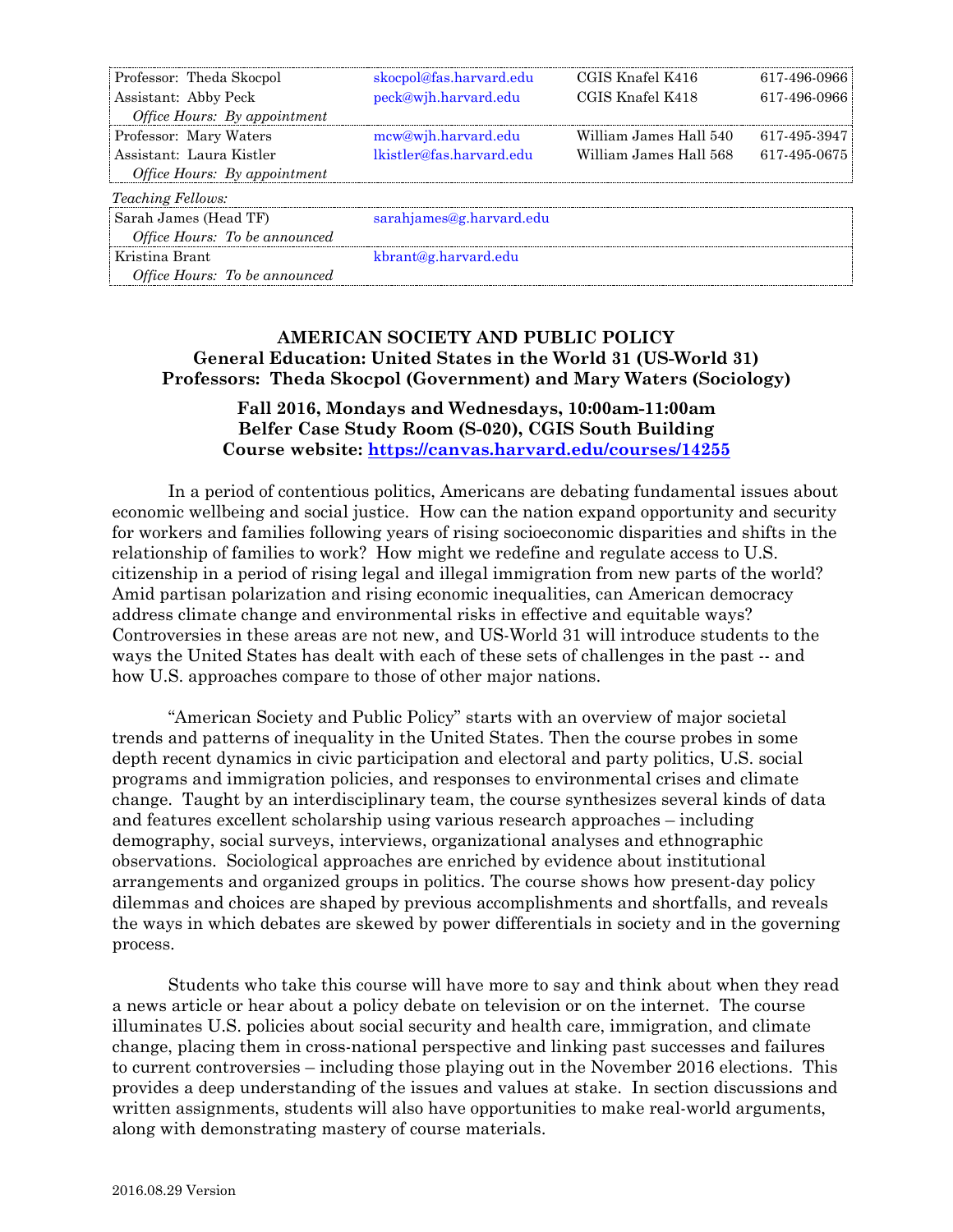### **COURSE STRUCTURE AND REQUIREMENTS**

**Course Meetings.** USW31 includes two one-hour lectures per week on Mondays and Wednesdays from 10:00am to 11:00am, plus a weekly one-hour section discussion at a time to be scheduled on Wednesday, Thursday, or Friday. Students are required to attend sections and participate actively, and 20% of the final grade is based on section participation. Lectures will often include participatory discussions, back and forth with the professors. Attendance at all course meetings is required. After the lectures, PowerPoint summaries and various figures and tables will be posted on the course website.

**Short Writing Assignments.** Requirements will include two short writing assignments, to be submitted to the course website, each of which will count for 20% of the final grade (40% total).

- Assignment No. 1 has two parts: 1) a blog post due Tuesday, October 11, and, 2) comments on blog posts by two other students, due Sunday, October 16.
- Assignment No. 2, due Tuesday, November 29 (or earlier in the semester if a student chooses), will involve using course materials from Units 1-4 (not Unit 5) to inform an analysis of one of three books: Katherine Cramer's *The Politics of Resentment*; Charles Murray's *Coming Apart*; OR Robert Putnam's *Our Kids*.

Both assignments are described in more detail on the [next page.](#page-2-0)

*Late assignments cannot be negotiated.* Late assignments lose one grade level for each day or fraction of a day in their delayed arrival. In other words, a B-plus assignment handed in two days late will receive the grade of B-minus. If a student misses a deadline due to illness, that must be documented by the student's Resident Dean and, if applicable, the University Health Services.

**Midterm Examination.** There will be a written, in-class, one-hour midterm examination on Monday, October 24. The midterm will count for 20% of the final grade.

**Course Final Assignment.** By Saturday, December 3 (or as soon as possible after the last course section has met), a final assignment will be posted on the course website. Course staff will notify students as soon as it has been posted. The completed final assignment must be submitted to the course website by 11:59pm on Friday, December 9. The final assignment will count for 20% of the final grade. *Late final assignments will not be accepted*, unless the student has a medical or emergency excuse verified by the student's Resident Dean and, if applicable, the University Health Services.

**There is NO three-hour final examination for this course.** All coursework will be completed by Friday, December 9.

**Students must achieve passing grades in all components of the course to achieve a passing grade overall.** Lectures, section discussions, and readings will ordinarily cover somewhat different themes and materials -- and students are responsible for completing and showing mastery in all phases of the course. In other words, skipping sections or omitting assignments is not an option; such omissions cannot be redeemed by high grades in other class components.

<span id="page-1-0"></span>**Course Collaboration Policy.**For the short writing assignments, midterm exam, and course final assignment, each person is expected to present his or her own work. Discussion is always encouraged, but, when doing individual work on writing assignments or exams, students should not exchange written outlines or texts. Work presented by an individual student must always properly cite quotations and indicate sources of evidence for each claim. Although materials beyond the course may be used, students are expected to master the course readings and cite parts of them where relevant.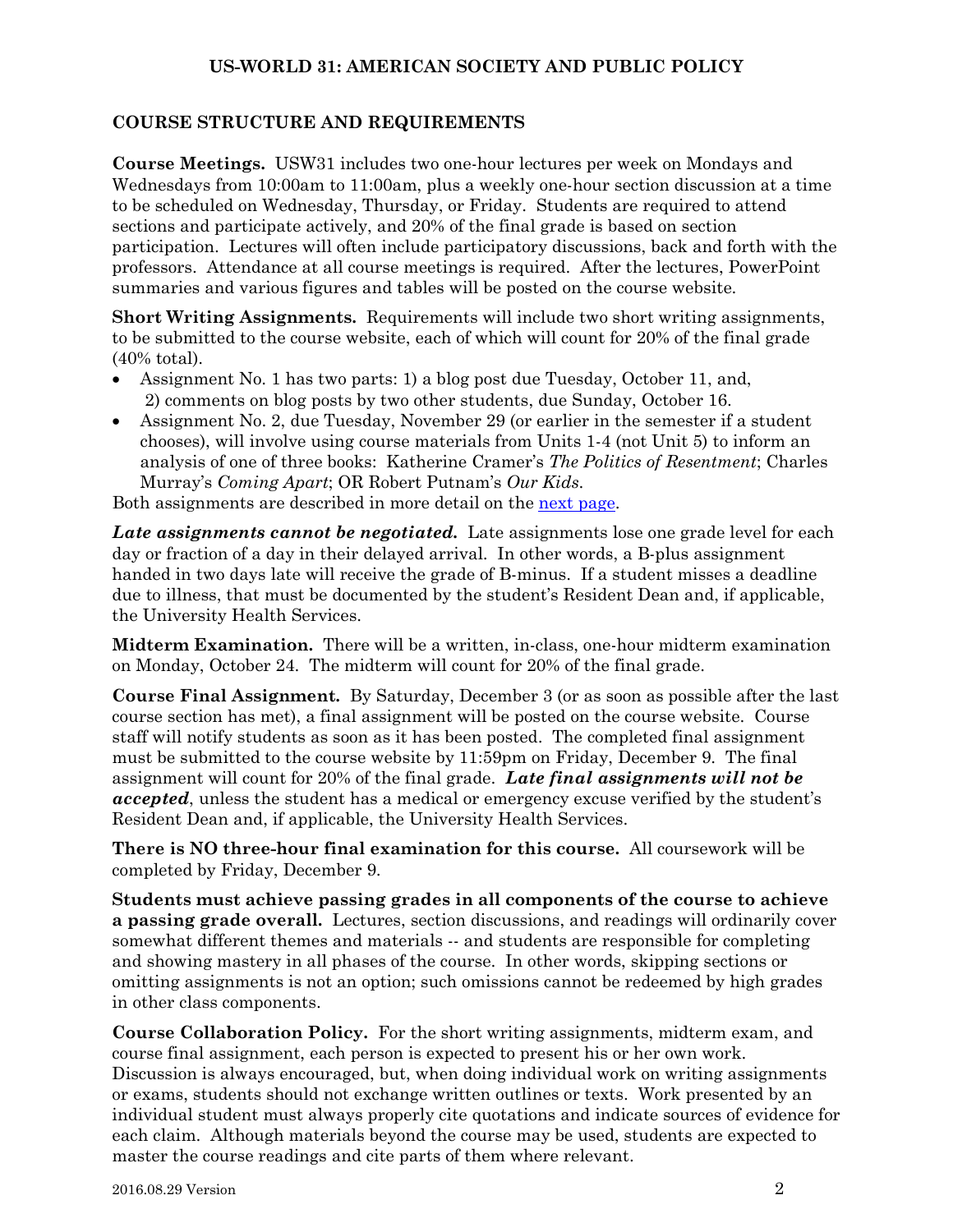### <span id="page-2-0"></span>**SHORT WRITING ASSIGNMENTS (Details)**

#### **Assignment No. 1 has two parts.**

**1. A blog post on how understanding civic or electoral participation, party dynamics, or money in politics helps us understand some aspect of election 2016. Due to course website by 11:59pm on Tuesday, October 11.** Prepare a blog posting on some key issue or development in the 2016 election, casting light on it using what we have learned about U.S. civic participation, electoral or party politics, or the dynamics about money in politics. The post should be about 1000 words and you can also include pictures or graphs. For example, you might analyze positions or actions taken by a candidate, party, or advocacy group – or examine some trends that have emerged in the election season. Back up your arguments about current developments with appropriate specific references to empirical findings or arguments we have explored in readings, lectures, or section discussions. We encourage you to link your analysis to online commentary, debate, or news articles that illustrate the argument you are making.

### **2. Comment on two other students' blog posts. Due to course website by 11:59pm on Sunday, October 16.**

The second part of this assignment is that each student should then make a comment of approximately 250 words each on two different classmates' blog posts. You can comment on the argument, either agreeing or disagreeing with it. Or you can add new evidence to support or refute your classmates' arguments.

**The point of this assignment is not only to relate the class readings and lectures to the 2016 election but also to foster written debate and dialogue among class members.** This dialog should of course be respectful and based on what you are learning in class and how it relates to the class materials.

## **Assignment No. 2. Analysis of a thought-provoking book.**

**Six- to eight-page paper, double-spaced, is due to course website by 11:59pm on Tuesday November 29.** Note that students are free to submit this assignment much earlier in the semester if the scheduling works better, because it does not depend on materials covered in the final unit of the course. Pick ONE of the following three books and draw on course materials to offer an informed analysis of the strengths and weaknesses of the author's findings, arguments, and conclusions.

- Katherine J. Cramer. *The Politics of Resentment: Rural Consciousness in Wisconsin and the Rise of Scott Walker*. Chicago, IL: University of Chicago Press, 2016.
- Charles Murray. *Coming Apart: The State of White America, 1960-2010*. New York: Crown Forum, 2012.
- Robert D. Putnam. *Our Kids: The American Dream in Crisis*. New York: Simon & Schuster, 2015.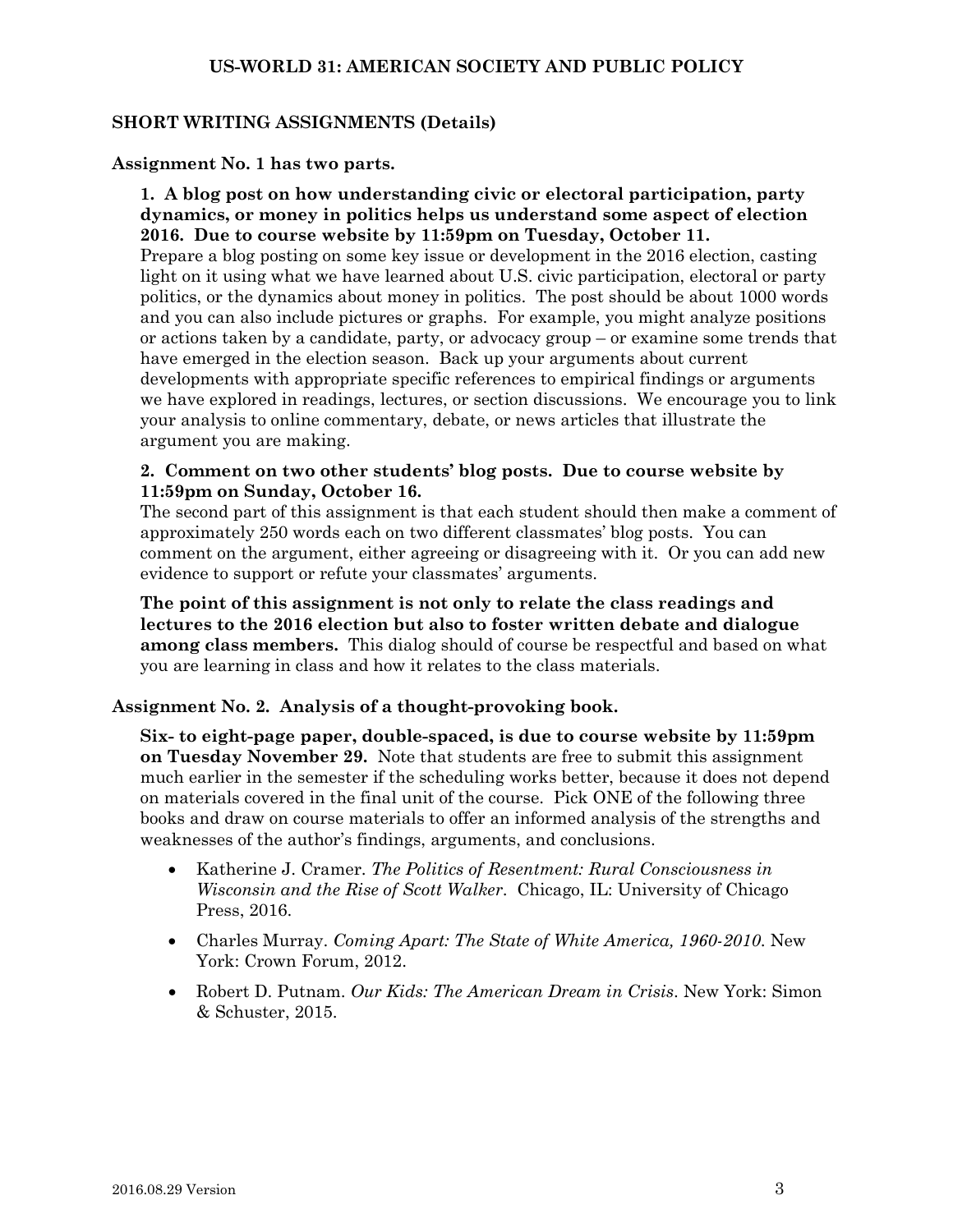## **ACCESS TO READINGS**

**Books Required for Reading Assignments and for Short Writing Assignment No. 2** are listed below (ordered by assignment date). All are available from the [Harvard COOP](http://harvardcoopbooks.bncollege.com/webapp/wcs/stores/servlet/TBWizardView?catalogId=10001&langId=-1&storeId=52084) and will be on reserve at Lamont Library.

- Jake Rosenfeld. *What Unions No Longer Do.* Cambridge, MA: Harvard University Press, 2014. [Hollis Record.](http://id.lib.harvard.edu/aleph/013771107/catalog)
- Jacob S. Hacker and Paul Pierson. *Winner-Take-All Politics: How Washington Made the Rich Richer -- and Turned Its Back on the Middle Class*. New York: Simon & Schuster, 2010. [Hollis Record.](http://id.lib.harvard.edu/aleph/012538536/catalog) *Note: Although only two chapters from Winner-Take-All Politics are assigned (Unit 1, Lectures 1-5), we've included it in the list of required books because the cost per student for a coursepack with only the two chapters would be about \$15.00, which, except for the publisher's price of \$16.00 for a new paperback, is much more than the \$7.99 price listed by the publisher for several eBook options (Kindle, Nook, GooglePlay, iBooks, etc.). Also, the Harvard COOP will likely have several inexpensive used copies of the book for much less than what a coursepack would cost.*
- Theda Skocpol and Vanessa Williamson. *The Tea Party and the Remaking of Republican Conservatism*. New York: Oxford University Press, 2012. (2016 edition ok too.) *Note: Entire book is available for free viewing AND download (as pdf) via the View Online button in the [Hollis Record.](http://id.lib.harvard.edu/aleph/012997603/catalog)*
- Kathryn J. Edin and H. Luke Shaefer. *\$2.00 a Day: Living on Almost Nothing in America*. Boston, MA and New York, NY: Houghton Mifflin Harcourt, 2015. *Note: Entire book is available for free viewing (But NOT for copy, print, or download) via View Online button in [Hollis Record.](http://id.lib.harvard.edu/aleph/014377415/catalog) Also note, apparently only one person at Harvard can view this book online at a time. So, it may make best sense to buy the print copy.*
- OPTIONS FOR SHORT WRITING ASSIGNMENT NO. 2 (buy one):
	- Katherine J. Cramer. *The Politics of Resentment: Rural Consciousness in Wisconsin and the Rise of Scott Walker*. Chicago, IL: University of Chicago Press, 2016. [Hollis Record.](http://id.lib.harvard.edu/aleph/014697786/catalog)
	- Charles Murray. *Coming Apart: The State of White America, 1960-2010*. New York: Crown Forum, 2012. [Hollis Record.](http://id.lib.harvard.edu/aleph/013103047/catalog)
	- Robert D. Putnam. *Our Kids: The American Dream in Crisis*. New York: Simon & Schuster, 2015. [Hollis Record.](http://id.lib.harvard.edu/aleph/014297820/catalog)

**All other readings for this course are available online either directly or via Hollis.** Links are provided in the syllabus' Course Outline and Reading List (next). There is no coursepack for this course.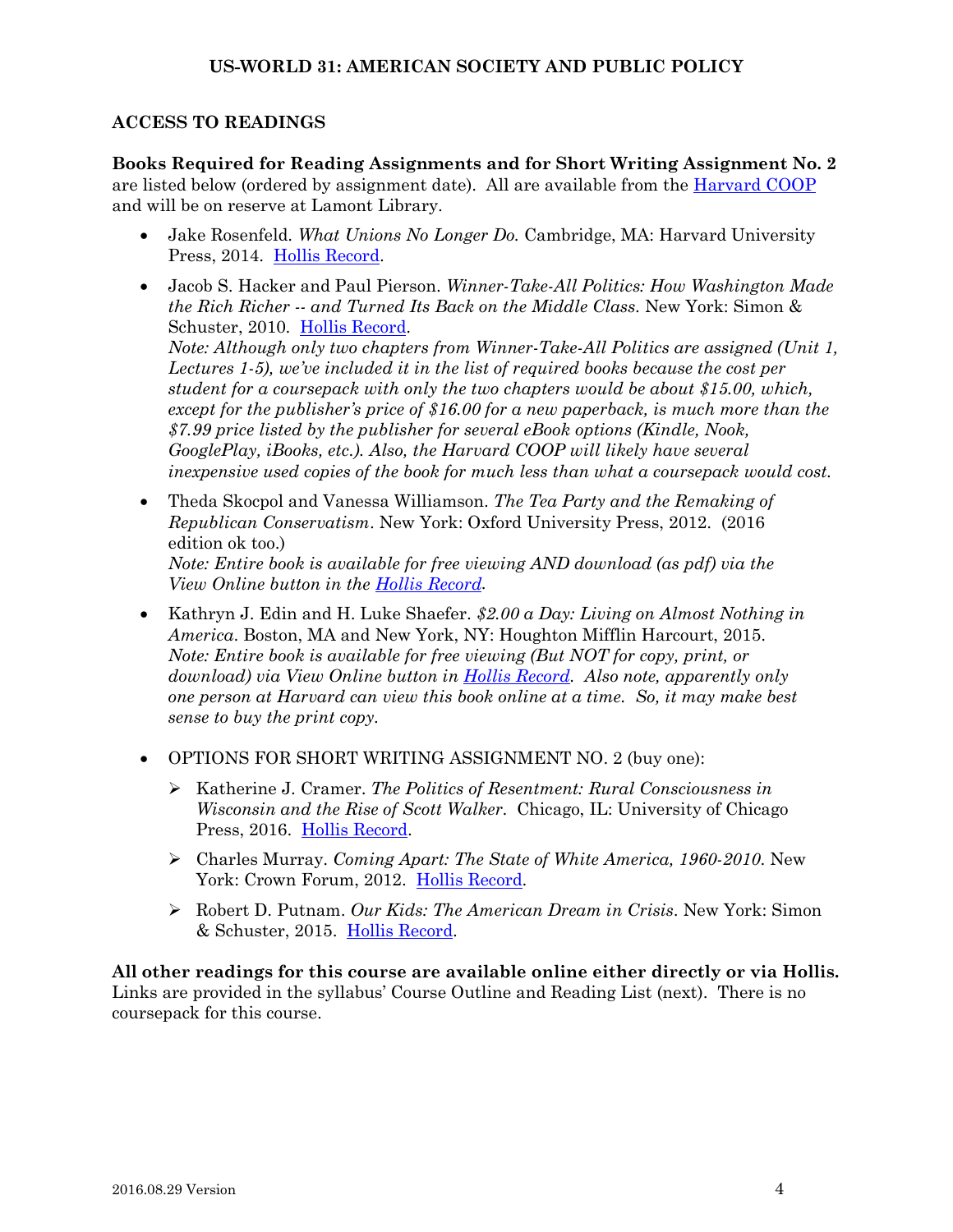### **COURSE OUTLINE AND READING LIST**

Lecture 1 (Wed. 8/31): Introduction to the Course (Skocpol and Waters) No Class (Mon. 9/05): Labor Day holiday.

### **UNIT I. SHIFTING INEQUALITIES IN AMERICAN SOCIETY**

Lecture 2 (Wed. 9/07): Demographic Changes in the United States and Europe (Waters). *No Sections: Teaching Fellows will announce sectioning procedure during Wednesday's lecture.* 

#### **Study Cards are due on Thursday, September 8.**

Lecture 3 (Mon. 9/12): Inequality in Comparative Perspective (Waters)

Lecture 4 (Wed. 9/14): Gender and Family Changes in the United States (Waters)

*Sections (Wed.-Fri.): Why have economic inequalities increased, and does it matter?*

Lecture 5 (Mon. 9/19): Explaining the Sharp Rise in U.S. Economic Inequality (Skocpol)

Readings for Lectures 1-5 (in order):

Richard V. Reeves. ["The Dangerous Separation of the American Upper Middle Class.](http://www.brookings.edu/blogs/social-mobility-memos/posts/2015/09/03-separation-upper-middle-class-reeves)" *Brookings Social Mobility Memos* blog*,* September 3, 2015.

Bruce Western and Becky Pettit. ["Incarceration and Social Inequality.](http://www.mitpressjournals.org/doi/pdfplus/10.1162/DAED_a_00019)" *Daedalus* 139(3) (Summer 2010): 8-19.

Jake Rosenfeld. *What Unions No Longer Do*. Cambridge, MA: Harvard University Press, 2014. [Hollis Record.](http://id.lib.harvard.edu/aleph/013771107/catalog) READ CHAPTERS 1-7.

Jacob Hacker and Paul Pierson. *Winner-Take-All Politics: How Washington Made the Rich Richer -- and Turned Its Back on the Middle Class*. New York: Simon & Schuster, 2010. [Hollis Record.](http://id.lib.harvard.edu/aleph/012538536/catalog) READ CHAPTERS 1 AND 2 (pp. 11-72).

Martin Feldstein. ["Reducing Poverty, Not Inequality.](http://www.nationalaffairs.com/public_interest/detail/reducing-poverty-not-inequality)" *The Public Interest* 137 (Fall 1999): 33-41.

## **UNIT II. CHANGES IN AMERICAN DEMOCRACY**

| Lecture $6$ (Wed. $9/21$ ): | From Membership to Management in American Civic Life<br>(Skocpol)                          |
|-----------------------------|--------------------------------------------------------------------------------------------|
| Sections (Wed.-Fri.):       | What has happened to voluntary organizations, interest groups,<br>and civic participation? |

Readings for Lecture 6:

Kay Lehman Schlozman, Henry E. Brady, and Sidney Verba. ["The Big Tilt:](http://prospect.org/article/big-tilt)  [Participatory Inequality in America.](http://prospect.org/article/big-tilt)" *The American Prospect* 8(32) (May-June 1997).

Kay Lehman Schlozman. ["Did Working Women Kill the PTA?"](http://prospect.org/article/did-working-women-kill-pta) *The American Prospect* 11(20) (September, 2000).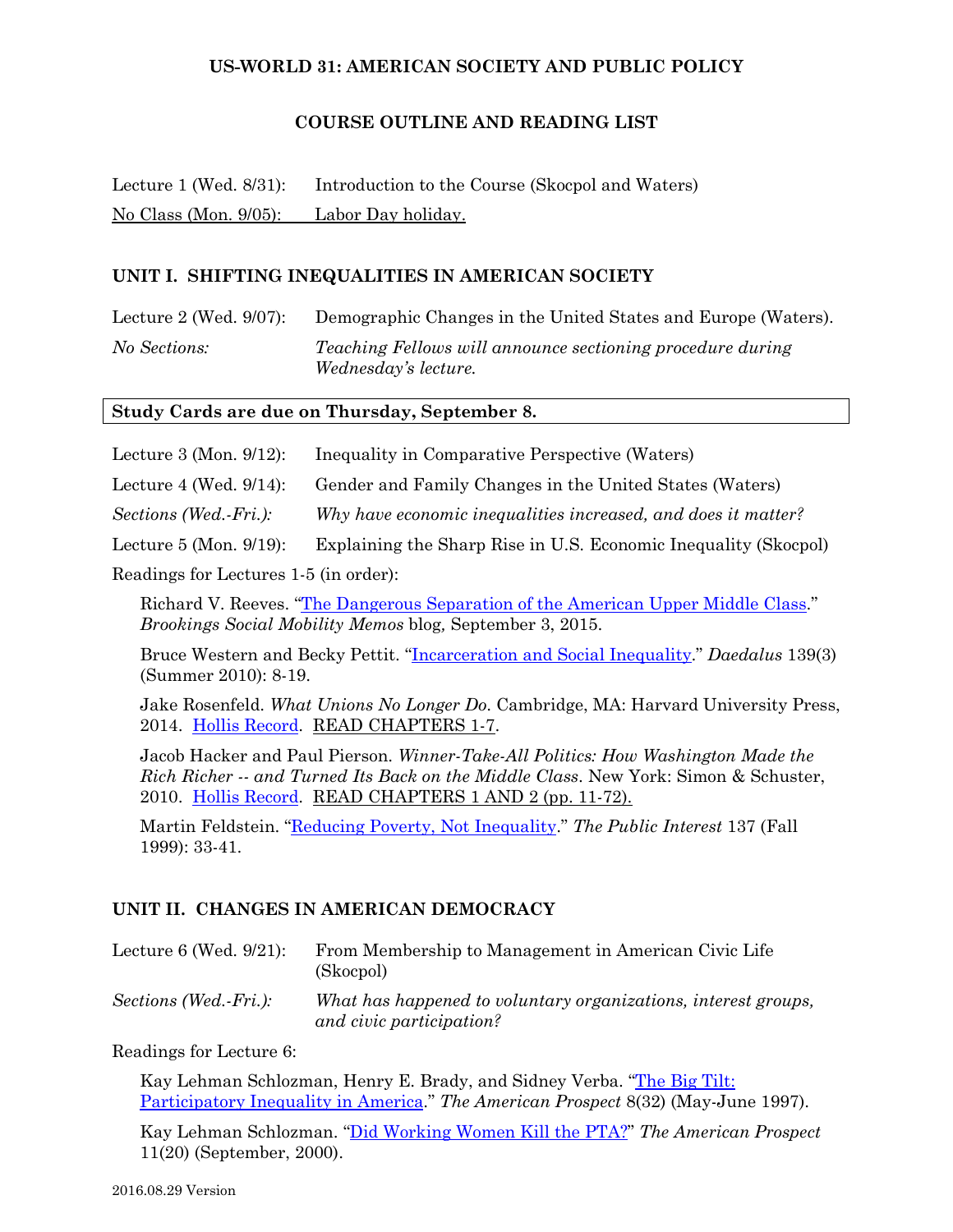Andrea L. Campbell. ["How Social Security Encourages Older Americans to be Active](http://www.scholarsstrategynetwork.org/brief/how-social-security-encourages-older-americans-be-active-citizens)  [Citizens.](http://www.scholarsstrategynetwork.org/brief/how-social-security-encourages-older-americans-be-active-citizens)" SSN Key Findings brief, Scholars Strategy Network, January 2012.

Theda Skocpol and Vanessa Williamson. *The Tea Party and the Remaking of Republican Conservatism*. New York: Oxford University Press, 2012. [Hollis Record.](http://id.lib.harvard.edu/aleph/012997603/catalog) READ ENTIRE BOOK.

| Lecture $7 \times 9/26$ :   | U.S. Voting and Political Parties (Skocpol) |
|-----------------------------|---------------------------------------------|
| Lecture $8$ (Wed. $9/28$ ): | How Money Matters in Politics (Skocpol)     |
| Sections (Wed.-Fri.):       | How has U.S. electoral democracy changed?   |

Lecture 9 (Mon. 10/03): The Roots and Consequences of Polarization (Skocpol)

Readings for Lectures 7-9:

Selected briefs (listed below) from ["SSN Spotlight: Forward or Back on Voting](http://www.scholarsstrategynetwork.org/scholar-spotlight/forward-or-back-voting-rights) Rights?" Collection of SSN Basic Facts and Key Findings briefs on voting rights by various SSN scholars, January 2014.

- $\triangleright$  Lorraine C. Minnite. [The Misleading Myth of Voter Fraud in American Elections.](http://www.scholarsstrategynetwork.org/brief/misleading-myth-voter-fraud-american-elections)
- $\triangleright$  Keith Gunnar Bentele and Erin O'Brien. Convincing Evidence that States Aim to [Suppress Minority Voting.](http://www.scholarsstrategynetwork.org/brief/convincing-evidence-states-aim-suppress-minority-voting)
- > David C. Kimball. Evidence that Negative Views of Minority Voters Influence Public [Worries about Election Fraud.](http://www.scholarsstrategynetwork.org/brief/evidence-negative-views-minority-voters-influence-public-worries-about-election-fraud)
- ▶ William W. Franko, Nathan J. Kelly, and Christopher Witko. How Roadblocks to [Voting Make Income Inequality Worse.](http://www.scholarsstrategynetwork.org/brief/how-roadblocks-voting-make-income-inequality-worse)
- Marion Johnson. [How Conservatives Rewrote North Carolina Election Laws to](http://www.scholarsstrategynetwork.org/brief/how-conservatives-rewrote-north-carolina-election-laws-discourage-voter-participation)  [Discourage Voter Participation.](http://www.scholarsstrategynetwork.org/brief/how-conservatives-rewrote-north-carolina-election-laws-discourage-voter-participation)
- Rebecca Sager. [North Carolina's "Moral Monday"](http://www.scholarsstrategynetwork.org/brief/north-carolinas-moral-monday-protests-defense-equal-voting-rights-and-social-protections) Protests in Defense of Equal [Voting Rights and Social Protections.](http://www.scholarsstrategynetwork.org/brief/north-carolinas-moral-monday-protests-defense-equal-voting-rights-and-social-protections)
- $\triangleright$  Richard F. Doner, Jonathan Schneer, and Daniel Amsterdam. How Recent Changes [in Voting Laws Threaten Equal Rights in Georgia -](http://www.scholarsstrategynetwork.org/brief/how-recent-changes-voting-laws-threaten-equal-rights-georgia-and-beyond) And Beyond.
- Daniel A. Smith. [When Florida Rolled Back Early Voting, Minorities were Especially](http://www.scholarsstrategynetwork.org/brief/when-florida-rolled-back-early-voting-minorities-were-especially-affected)  [Affected.](http://www.scholarsstrategynetwork.org/brief/when-florida-rolled-back-early-voting-minorities-were-especially-affected)

Tierney Sneed. ["Study: Yup, Voter ID Laws Dampen Turnout For Minorities And](http://talkingpointsmemo.com/dc/voter-id-study-minorities-liberals)  [Liberals.](http://talkingpointsmemo.com/dc/voter-id-study-minorities-liberals)" *Talking Points Memo*, February 9, 2016.

Zoltan Hajnal, Nazita Lajevardi, and Lindsay Nielson. ["Voter Identification Laws and](http://pages.ucsd.edu/%7Ezhajnal/page5/documents/VoterIDLawsandtheSuppressionofMinorityVotes.pdf)  [the Suppression of Minority Votes.](http://pages.ucsd.edu/%7Ezhajnal/page5/documents/VoterIDLawsandtheSuppressionofMinorityVotes.pdf)" Work in Progress, University of California at San Diego, 2016.

Peter Beinart. ["The Republican Party's White Strategy.](http://www.theatlantic.com/magazine/archive/2016/07/the-white-strategy/485612/)" *The Atlantic*, July/August 2016.

Martin Gilens and Benjamin I. Page. ["Testing Theories of American Politics: Elites,](http://journals.cambridge.org/action/displayAbstract?fromPage=online&aid=9354310&fileId=S1537592714001595)  [Interest Groups, and Average Citizens.](http://journals.cambridge.org/action/displayAbstract?fromPage=online&aid=9354310&fileId=S1537592714001595)" *Perspectives on Politics* 12(3) (September 2014): 564-581.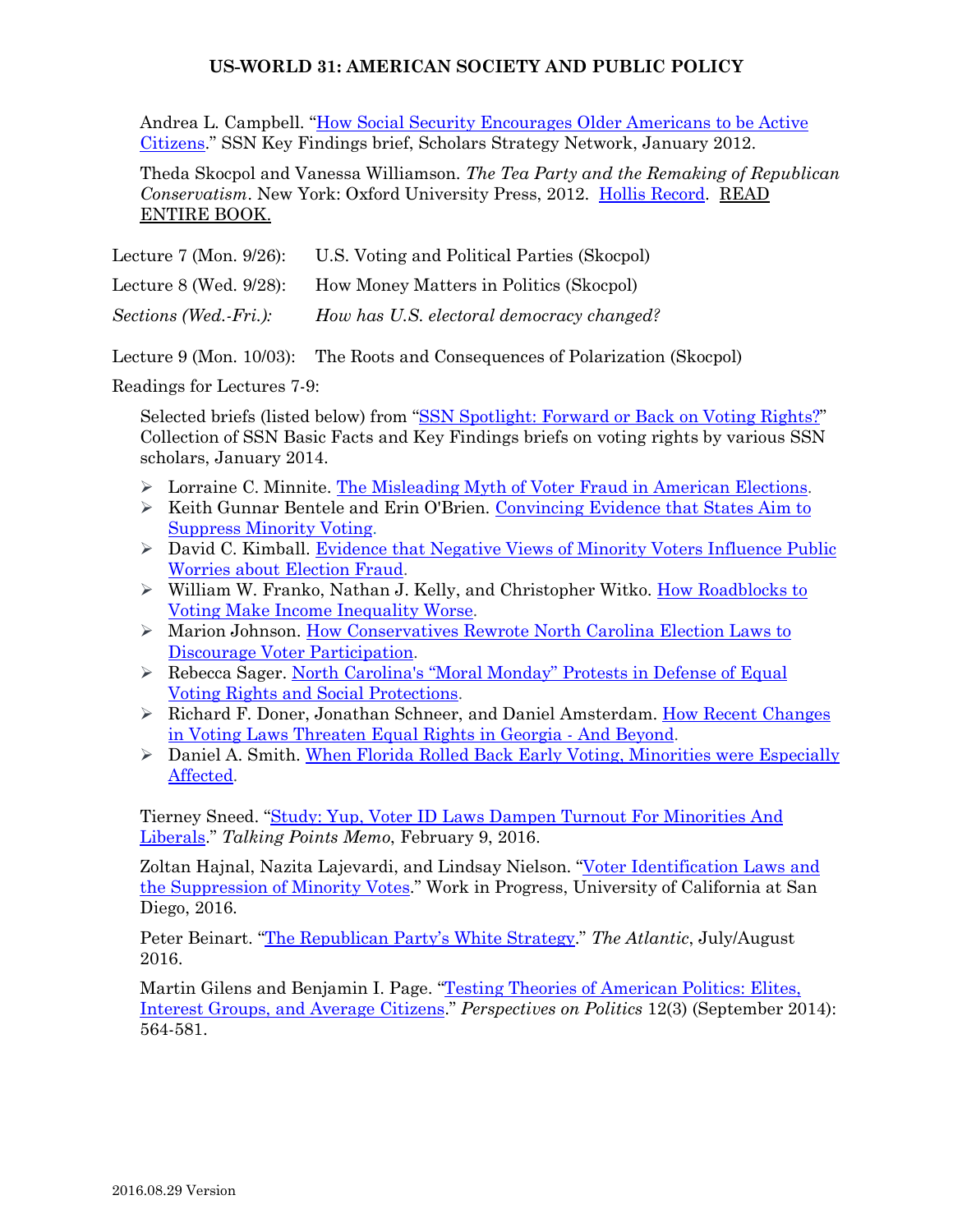#### **UNIT III. U.S. SOCIAL POLICY: OPPORTUNITY, SECURITY, INEQUALITY**

Lecture 10 (Wed. 10/05): The Development of U.S. Social Policies (Skocpol)

*Sections (Wed.-Fri.): How and why is the U.S. welfare state distinctive?*

Readings for Lecture 10:

Christopher Howard. ["Tax Expenditures: What They Are and Who Benefits.](http://www.scholarsstrategynetwork.org/brief/tax-expenditures-what-they-are-and-who-benefits)" SSN Basic Facts brief, Scholars Strategy Network, January 2012.

Suzanne Mettler. ["Why Americans Can't See Government --](http://www.scholarsstrategynetwork.org/brief/why-americans-cant-see-government-and-why-it-matters) And Why It Matters." SSN Key Findings brief, Scholars Strategy Network, October 2011.

Theda Skocpol. ["Universal Appeal: Politically Viable Policies to Combat Poverty.](https://www.jstor.org/stable/20080225?seq=1#page_scan_tab_contents)" *The Brookings Review* 9(3) (Summer 1991): 28-33.

No Class (Mon. 10/10): Columbus Day holiday.

**Due to course website by 11:59pm on Tuesday October 11:**  Part 1 of Assignment No. 1: A blog post on how understanding civic or electoral participation, party dynamics, or money in politics helps us understand some aspect of election 2016. Details on page 3.

Lecture 11 (Wed. 10/12): Policy Responses to Poverty (Waters)

*Sections (Wed.-Fri.): Is the U.S. safety net for the poor adequate?*

Reading for Lecture 11:

Kathryn J. Edin and H. Luke Shaefer. *\$2.00 a Day: Living on Almost Nothing in America*. Boston, MA and New York, NY: Houghton Mifflin Harcourt, 2015. [Hollis Record.](http://id.lib.harvard.edu/aleph/014377415/catalog) READ ENTIRE BOOK.

**Due to course website by 11:59pm on Sunday October 16:**  Part 2 of Assignment No. 1: Comments on two other students' blog posts. Details on page 3.

Lecture 12 (Mon. 10/17): The Long War about Health Insurance (Skocpol)

Lecture 13 (Wed. 10/19): Ongoing Disputes over Family and Medical Leave and Minimum Wages (Skocpol)

*Sections (Wed.-Fri.): Can U.S. social policies meet the needs of today's working families?* 

Readings for Lectures 12-13:

Anne-Marie Slaughter. ["Why Women Still Can't Have it All.](http://www.theatlantic.com/magazine/archive/2012/07/why-women-still-cant-have-it-all/309020/)" *The Atlantic*, July-August 2012.

Alison Earle, Zitha Mokomane, and Jody Heymann. ["International Perspectives on](http://www.futureofchildren.org/publications/journals/article/index.xml?journalid=76&articleid=557)  [Work-Family Policies: Lessons from the World's Most Competitive Economies.](http://www.futureofchildren.org/publications/journals/article/index.xml?journalid=76&articleid=557)" *The Future of Children* 21(2) (Fall 2011): 191-210.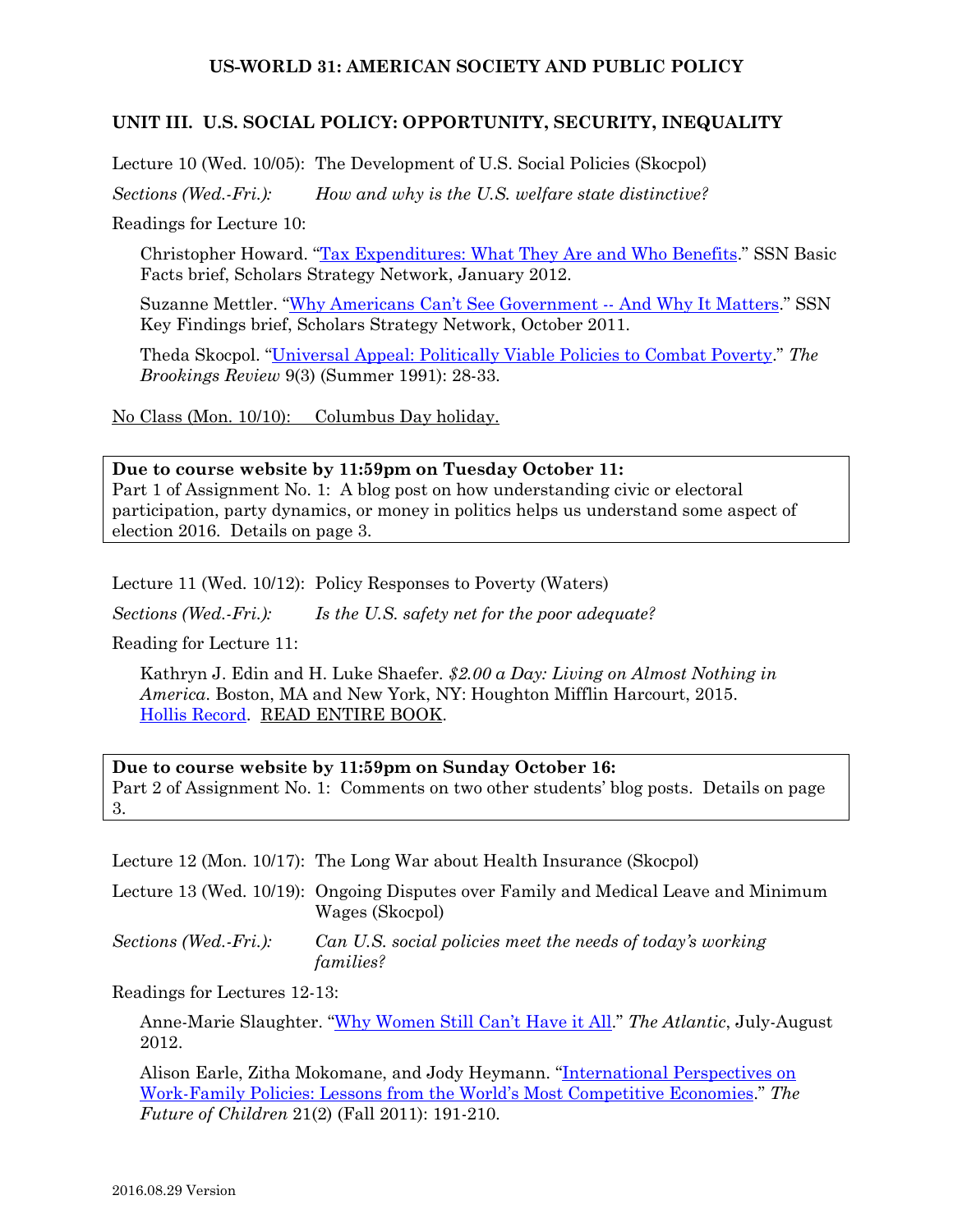Ruth Milkman and Eileen Appelbaum. ["Paid Family Leave in California and New](http://www.scholarsstrategynetwork.org/brief/paid-family-leave-california-and-new-jersey-benefits-working-families-and-employers)  [Jersey: The Benefits for Working Families and Employers.](http://www.scholarsstrategynetwork.org/brief/paid-family-leave-california-and-new-jersey-benefits-working-families-and-employers)" SSN Basic Facts brief, Scholars Strategy Network, March 2012.

Ruth Milkman and Eileen Appelbaum. ["Low-Wage Workers and Paid Family Leave:](http://www.scholarsstrategynetwork.org/brief/low-wage-workers-and-paid-family-leave-california-experience)  [The California Experience.](http://www.scholarsstrategynetwork.org/brief/low-wage-workers-and-paid-family-leave-california-experience)" SSN Key Findings brief, Scholars Strategy Network, March 2012.

**Midterm (Mon. 10/24): ONE-HOUR MIDTERM EXAM, IN-CLASS.**

## **UNIT IV. IMMIGRATION AND CITIZENSHIP**

Lecture 14 (Wed. 10/26): Regulating Immigration: Development of Policy and Laws (Waters)

*Sections (Wed.-Fri.): Can and should laws effectively limit immigration to the U.S.?*

Readings for Lecture 14:

Joseph Carens. ["Aliens and Citizens: The Case for Open Borders.](http://www.jstor.org.ezp-prod1.hul.harvard.edu/stable/1407506)" *The Review of Politics* 49(2) (Spring 1987): 251-273.

Douglas S. Massey. ["America's Immigration Policy Fiasco: Learning from Past](http://www.mitpressjournals.org/doi/pdfplus/10.1162/DAED_a_00215)  [Mistakes.](http://www.mitpressjournals.org/doi/pdfplus/10.1162/DAED_a_00215)" *Daedalus* 142(3) (Summer 2013): 5-15.

Panel on the Integration of Immigrants into American Society, commissioned by the National Academies of Sciences, Engineering, and Medicine. ["Legal and Institutional](http://www.nap.edu/read/21746/chapter/4)  [Context for Immigrant Integration,](http://www.nap.edu/read/21746/chapter/4)" pp. 59-92, Chapter 2 in Mary C. Waters and Marisa Gerstein Pineau, eds., *The Integration of Immigrants into American Society*. Washington, DC: The National Academies Press, 2015.

Lecture 15 (Mon. 10/31): The Demography and Geography of Immigration (Waters)

Lecture 16 (Wed. 11/02): Race, Undocumented States and Assimilation (Waters)

*Sections (Wed.-Fri.): Are new immigrants assimilating? How should we measure assimilation?*

Readings for Lectures 15-16:

Roberto G. Gonzales. ["Learning to be Illegal: Undocumented Youth and Shifting Legal](http://asr.sagepub.com/content/76/4/602.abstract)  [Contexts in the Transition to Adulthood.](http://asr.sagepub.com/content/76/4/602.abstract)" *American Sociological Review* 76(4) (August 2011): 602-19.

Mary C. Waters and Philip Kasinitz. "The War on Crime and the War on Immigrants: Racial and Legal Exclusion in the Twenty-First-Century United States," pp. 115-144, Chapter 4 in Nancy Foner and Patrick Simon, eds., *[Fear, Anxiety and National Identity:](https://www.russellsage.org/publications/fear-anxiety-and-national-identity)  [Immigration and Belonging in North America and Western Europe](https://www.russellsage.org/publications/fear-anxiety-and-national-identity)*. New York: Russell Sage Foundation, 2015. *How to access: Follow link to RSF book webpage where you can "order" entire book for free. RSF will email you a download link for pdf of entire book*.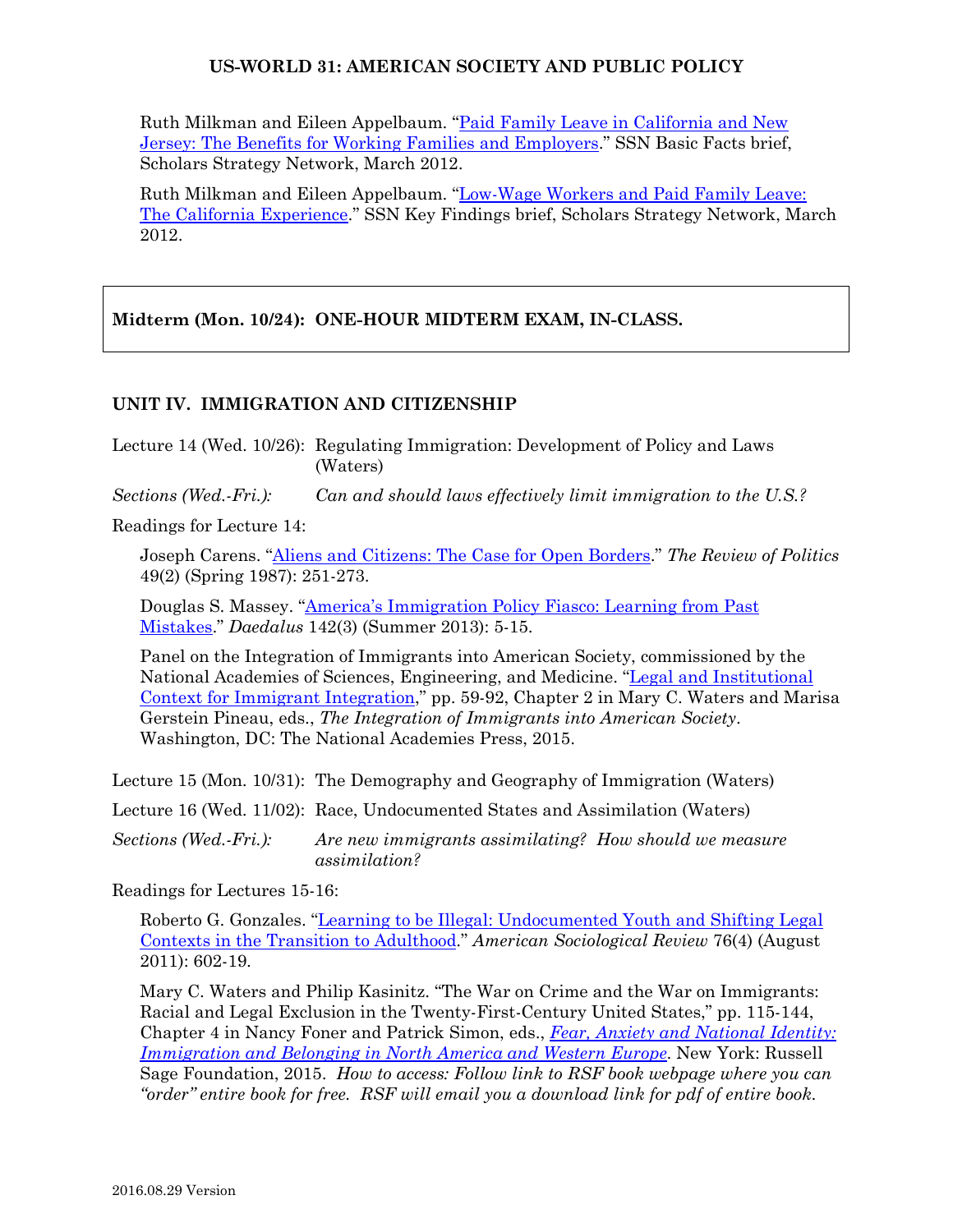Panel on the Integration of Immigrants into American Society, commissioned by the National Academies of Sciences, Engineering, and Medicine. ["Summary,](http://www.nap.edu/read/21746/chapter/2)" pp. 1-14 in Mary C. Waters and Marisa Gerstein Pineau, eds., *The Integration of Immigrants into American Society*. Washington, DC: The National Academies Press, 2015.

Panel on the Integration of Immigrants into American Society, commissioned by the National Academies of Sciences, Engineering, and Medicine. ["Political and Civic](http://www.nap.edu/read/21746/chapter/6)  [Dimensions of Immigrant Integration,](http://www.nap.edu/read/21746/chapter/6)" pp. 159-206, Chapter 4 in Mary C. Waters and Marisa Gerstein Pineau, eds., *The Integration of Immigrants into American Society*. Washington, DC: The National Academies Press, 2015.

Lecture 17 (Mon. 11/07): Integration and Cultural Fears: The U.S. and Europe (Waters)

Lecture 18 (Wed. 11/09): Immigration Review (Waters) and Election Roundup (Skocpol and Waters)

*Sections (Wed.-Fri.): How do European countries manage immigration and are there American approaches that would work for Western European societies?*

Readings for Lectures 17-18:

Aristide Zolberg and Long Litt Woon. ["Why Islam is Like Spanish: Cultural](http://pas.sagepub.com/content/27/1/5.full.pdf+html)  [Incorporation in Europe and the United States.](http://pas.sagepub.com/content/27/1/5.full.pdf+html)" *Politics and Society* 27(1) (March 1999): 5-38.

Katherine Fennelly. ["Why Immigration Worries Americans](http://www.scholarsstrategynetwork.org/brief/why-immigration-worries-americans-%E2%80%93-especially-rural-residents) -- Especially Rural [Residents.](http://www.scholarsstrategynetwork.org/brief/why-immigration-worries-americans-%E2%80%93-especially-rural-residents)" SSN Basic Facts brief, Scholars Strategy Network, February, 2012.

Jeanne Park. ["Europe's Migration Crisis.](http://www.cfr.org/refugees-and-the-displaced/europes-migration-crisis/p32874)" CFR Backgrounder, Council on Foreign Relations, September 23, 2015.

Nancy Foner and Richard Alba. "Immigrant Religion in the U.S. and Western Europe: [Bridge or Barrier to Inclusion?"](http://onlinelibrary.wiley.com/doi/10.1111/j.1747-7379.2008.00128.x/full) *International Migration Review* 42(2) (June 2008): 360- 392.

Nancy Foner and Richard Alba. ["Immigration and the Legacies of the Past: The Impact](http://journals.cambridge.org/action/displayAbstract?fromPage=online&aid=7909617&fulltextType=RA&fileId=S0010417510000447)  [of Slavery and the Holocaust on Contemporary Immigrants in the United States and](http://journals.cambridge.org/action/displayAbstract?fromPage=online&aid=7909617&fulltextType=RA&fileId=S0010417510000447)  [Western Europe.](http://journals.cambridge.org/action/displayAbstract?fromPage=online&aid=7909617&fulltextType=RA&fileId=S0010417510000447)" *Comparative Studies in Society and History* 52(4) (October 2010): 798- 819.

# **UNIT V. CLIMATE CHANGE AND AMERICAN DEMOCRACY**

Lecture 19 (Mon. 11/14): U.S. Government Faces the Challenge of Climate Change (Skocpol)

Lecture 20 (Wed. 11/16): Making Sense of Public Opinion on Climate Change (Waters)

*Sections (Wed.-Fri.): Why has addressing climate change become so polarizing?*

Readings for Lectures 19-20:

Theda Skocpol. ["Naming the Problem: What It Will Take to Counter Extremism and](http://www.scholarsstrategynetwork.org/sites/default/files/skocpol_captrade_report_january_2013_0.pdf)  [Engage Americans in the Fight Against Global](http://www.scholarsstrategynetwork.org/sites/default/files/skocpol_captrade_report_january_2013_0.pdf) Warming." Report commissioned by the Rockefeller Family Fund and published online at www.scholarsstrategynetwork.org in January 2013.